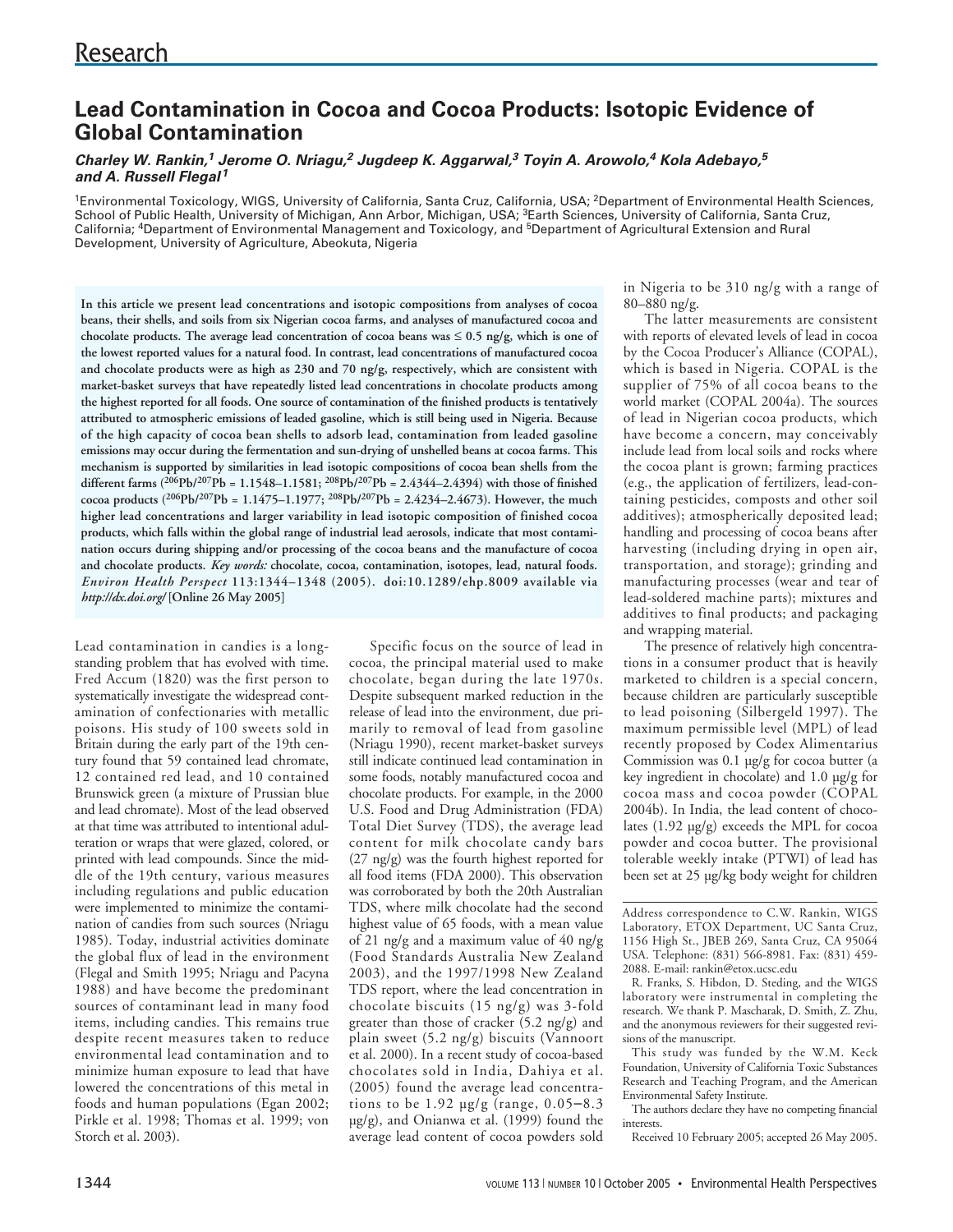[World Health Organization (WHO) 1993], equivalent to 3.6 µg/kg body weight/day. Examination of labels on various chocolate powders sold in the United States show that the serving sizes are typically in the range of 15–25 g. Assuming an absorption of 40% [Agency for Toxic Substances and Disease Registry (ATSDR) 1999], by consuming cocoa powder of average serving size (20 g) with an average lead content of  $0.2 \mu g/g$ , a child weighing 15 kg would be acquiring approximately 3% of his or her PTWI from this source. By consuming cocoa powder with the maximum lead content  $(0.79 \text{ µg/g})$ reported by Mounicou et al. (2003), a child would receive about 12% of the PTWI from this exposure route. In India consumption of lead in chocolate products would account for approximately 28% of the PTWI for lead for the average child and exceed this threshold for many children.

A potentially important source of lead contamination in cocoa beans and cocoa is the tetra-ethyl lead (TEL) additive in gasoline, which is still common in many African countries (Nriagu 1992; Nriagu et al. 1996). For example, Nigerian gasoline contains  $0.4-0.8$  g/ $\overline{L}$  lead, which is among the highest in the world (Ogunsola et al. 1994a); approximately 90% of the lead pollution in Nigeria is derived from the combustion of leaded gasoline, with total estimated annual lead aerosol emissions of 2,800 metric tons (Obioh et al. 1993). Those emissions are reflected in the contamination of Nigerian dusts, plants, and foods (Ajayi and Kamson 1983; Ndiokwere 1984; Nriagu 1992; Odukoya and Ajayi 1987; Ogunsola et al. 1994b; Onianwa and Egunyomi 1983) and the elevated blood lead concentrations noted in several studies of Nigerian people (Ademuyiwa et al. 2002; Nriagu 1992; Nriagu et al. 1997; Omokhodion 1994). This ongoing contamination from leaded gasoline emissions is consistent with the report by Bahemuka and Mubofu (1999) that lead concentrations of some foods grown on the African continent still exceed both WHO and the United Nation's Food and Agricultural Organization permissible levels of 5 ng/g.

Unfortunately, the contribution of different natural and industrial leads in cocoa beans, cocoa, and chocolate products has not been resolved. To the best of our knowledge, there has been no systematic auditing of the sources of lead during the manufacture of chocolate products—from the harvesting of cocoa beans to the finished products. An objective of the present study was to determine the concentration and isotopic composition of lead in cocoa beans and soils from cocoa plantations of Nigeria to establish the baseline lead concentration of the beans and determine the relative contribution of soil lead to that concentration.

Our other objective was to determine the contribution of other lead sources in cocoa bean products, cocoa, and chocolates, again using lead concentration and stable isotopic composition analyses.

## **Materials and Methods**

*Sample collection and preparation.* We collected cocoa bean and sediment samples in November and December 2002 from six farms in the three highest cocoa-producing states in Nigeria (Ondo, Osun, and Ogun), which were identified from statistics presented in the Central Bank of Nigeria Annual Reports (CBN 2002). Soil samples were collected at four depths in the soil profile: 0–10 cm, 0–20 cm, 35–50 cm, and 85–100 cm. At each farm, six separate samples were taken from the first and third profiles, and three samples were taken from the other profiles. Ripe cocoa bean samples were taken from each farm, as well as a sample of cocoa beans that had been fermented and dried in their shells, ready for export.

To create representative samples for each Nigerian farm, we made composites for each soil profile, both types of cocoa beans and the shells corresponding to the ripe cocoa beans collected. This process yielded homogenized composites of at least four soil, two cocoa bean, and two cocoa bean shell samples per farm for analysis. In addition to the Nigerian samples, cocoa beans from other countries and finished chocolate products including processed cocoa were collected for analysis.

All sample processing was conducted with established trace metal clean techniques (Scelfo and Flegal 2000) in trace metal clean rooms with HEPA (class 100) filtered air. Digestions in aqua regia (3:1 HCl: $HNO<sub>3</sub>$ ) were conducted using optima grade (Seastar Chemicals Inc., Sidney, British Columbia, Canada) reagents. Procedural blanks and reference materials from the National Institute of Standards and Technology [Standard Reference Material (SRM) 1547; NIST, Gaithersburg, MD, USA] and the National Research Council of Canada (MESS-3; Ottawa, Ontario, Canada) were digested concurrently with all samples to assess the efficacy of the method.

*Analysis of lead content.* We analyzed lead concentrations using the same protocols delineated for previous analyses of lead in calcium supplements (Scelfo and Flegal 2000), with a Finnegan MAT Element high-resolution magnetic sector inductively coupled plasma mass spectrometer (HR-ICPMS) (Thermo Electron Corporation, Waltham, MA). Lead concentrations were derived from instrumental scans of the three major lead isotopes (206Pb, 207Pb, and 208Pb) and that of bismuth (209Bi). The sum of intensities for the stable lead isotopes was normalized to the

bismuth internal standard to correct instrumental variations in sensitivity. Percent recoveries of MESS-3 and SRM 1547 averaged 94% and 98%, respectively.

*Isotopic measurements.* In addition to the concentration measurements made with the HR-ICPMS, we made preliminary isotopic measurements from instrumental scans of all stable lead isotopes (204Pb, 206Pb, 207Pb, and 208Pb). Fractionation corrections were derived from concurrent analyses of SRM 981 (NIST; common lead standard reference material). Corrections for 204Pb/206Pb, 207Pb/206Pb, and 208Pb/206Pb averaged +0.006, +0.001, and +0.003, respectively.

We followed the initial HR-ICPMS measurements with thermal ionization mass spectrometry (TIMS) measurements of selected sample aliquots, using a VG Sector 54-WARP TIMS (GV Instruments, Wythenshawe, Manchester, England) and established protocols (Steding et al. 2000). Before these analyses, samples were dried and purified using Dowex AG1-X8 anion exchange resin (50–100 mesh) (Bio-Rad Labs, Hercules, CA) and high-purity (Seastar) hydrobromic acid. Soil samples were passed through the columns once, whereas other samples (cocoa bean shells, processed cocoa, and chocolate products) were passed through the columns a second time to further improve their purity and optimize their isotopic composition analyses. The eluates were dried and loaded onto rhenium filaments with a phosphoric acid and silica gel ionization enhancer. Procedural blanks were determined with a 208Pb spike and were < 0.1% of the samples analyzed. Fractionation corrections were calculated from concurrent analyses of SRM 981 using the linear law, with the mass bias per atomic mass unit correction averaging  $0.0011 \pm$ 0.0002. The precision of reproducibility for NIST 981 was ± 0.020 for <sup>206</sup>Pb/<sup>204</sup>Pb, ± 0.0005 for 206Pb/207Pb, and ± 0.0009 for 208Pb/207Pb.

### **Results and Discussion**

As shown in Table 1, lead concentrations in cocoa beans ranged from  $\leq 0.103$  to 1.78 ng/g, with an average concentration of 0.512 ng/g. This average is comparable with the lowest reported concentrations of lead in food (Flegal et al. 1990; Tahvonen and Kumpulainen 1995). Moreover, that average is considered to be conservatively high because it uses the detection limit (0.103 ng/g) for three samples with lead concentrations below that limit and includes the relatively high (order-of-magnitude) concentration of another sample (Kango Village Farm; sample taken directly from husk) that appears to have been contaminated when compared with the concentrations of the other 11 samples. Therefore, we assumed that the average lead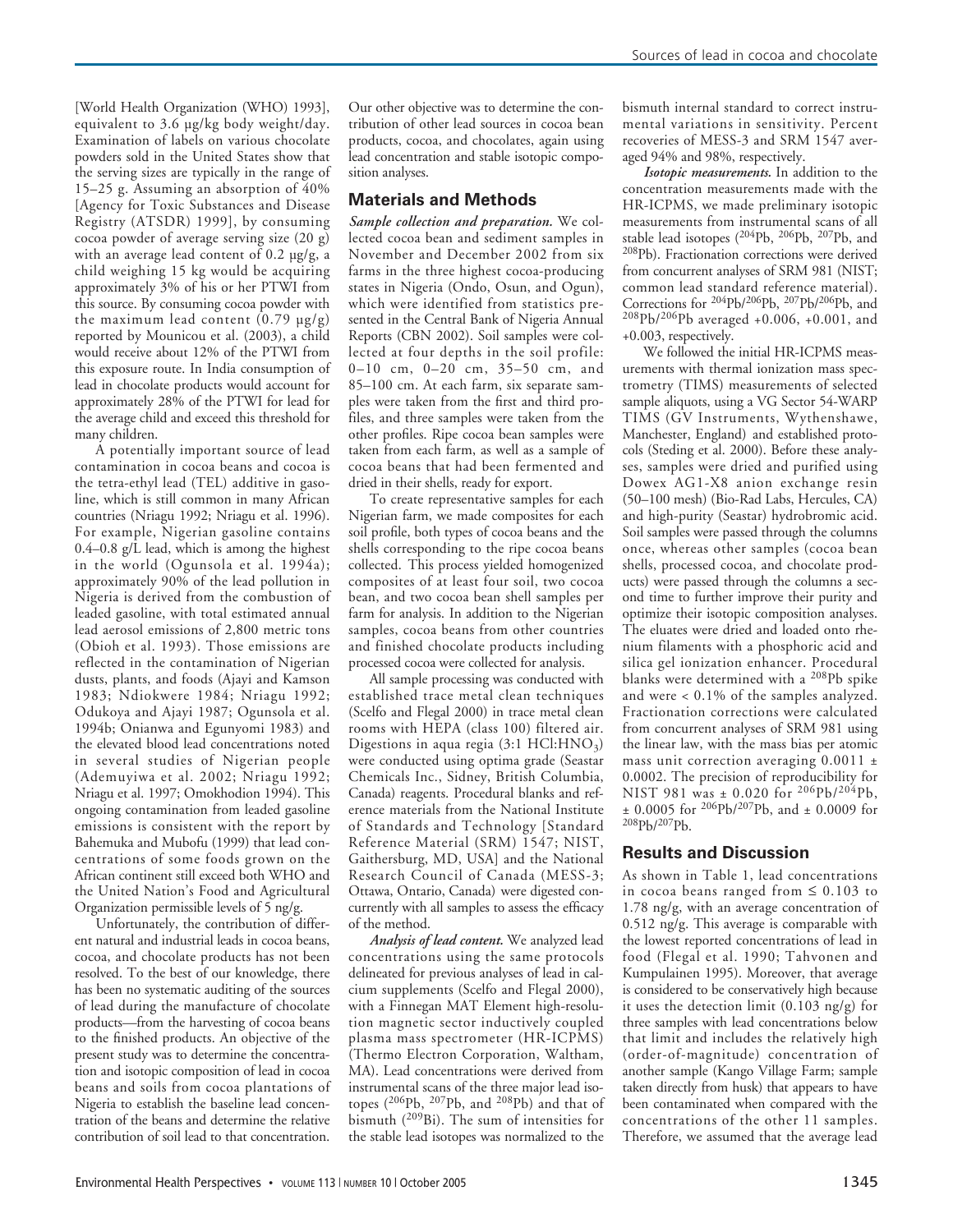concentration of cocoa beans from the Nigerian farms is < 0.5 ng/g and may well be  $< 0.1$  ng/g.

Although the lead content of cocoa beans is as low as or lower than those of hundreds of different foods in the United States and elsewhere, lead concentrations of manufactured cocoa are among the highest of all foods. The values, displayed in Table 2, are similar to the value (280 ng/g) independently determined

by West Coast Analytical Service (WCAS; Santa Fe Springs, CA) for processed cocoa (Northington J, personal communication) and the range of values  $(140-297 \text{ ng/g})$ reported by Mounicou et al. (2002). More recently, Mounicou et al. (2003) reported lead concentrations in cocoa powder ranging from 11 to 769 ng/g, with an average of 255 ng/g. Our average concentration, 197 ng/g, about 3% of a child's PTWI, is also comparable with

**Table 1.** Lead concentrations (ng/g) of cocoa beans taken directly from husk and after being fermented and dried at Nigerian farms.

|       |                          |       | Directly from husk |        | Fermented and dried |  |  |
|-------|--------------------------|-------|--------------------|--------|---------------------|--|--|
| State | Farm                     | [Pb]  | % RSD              | [Pb]   | % RSD               |  |  |
| Oqun  | Oke Osun, Ibese          | 0.846 | 9.81               | 0.839  | 7.73                |  |  |
|       | Kango Village            | 1.78  | 62.4               | 0.941  | 3.83                |  |  |
| Ondo  | Igbo Eleruku, Ita Ogbolu | 0.213 | 5.16               | 0.182  | 4.45                |  |  |
|       | Ase Igbo                 |       |                    | $<$ DL | 7.06                |  |  |
| Osun  | Idi Obi I                | 0.313 | 8.30               | $<$ DL | 10.1                |  |  |
|       | Aba Arawense, Modakeke   | < DL  | 8.06               | 0.211  | 9.51                |  |  |

Abbreviations: % RSD, percent relative standard deviation, reported as the internal error (σ) in the HR-ICPMS measurements; DL, detection limit (0.103 ng/g).

**Table 2.** Lead isotopic ratios and concentrations (ng/g) of manufactured cocoa.

| Sample              | 206Pb/207Pb    | 208Pb/207Pb   | [Pb] | % RSD            |
|---------------------|----------------|---------------|------|------------------|
| Baking chocolate 1A | 1.149(4)       | 2.428(4)      | 251  | 11.8             |
| Baking chocolate 1B | 1.148(2)       | 2.425(9)      | 241  | $0.75^{a}$       |
| Baking chocolate 1C | $1.150(5)^{b}$ | 2.426 $(8)^b$ | 263  | $0.75^{a}$       |
| Baking chocolate 2A | 1.160(6)       | 2.429(5)      | 188  | 6.93             |
| Baking chocolate 2B | 1.160(1)       | 2.423(1)      | 200  | 0.4 <sup>a</sup> |
| Baking chocolate 2C |                |               | 181  | 0.5 <sup>a</sup> |
| Cocoa powder 1A     | 1.158(3)       | 2.431(11)     | 188  | 5.17             |
| Cocoa powder 1B     |                |               | 186  | 0.8 <sup>a</sup> |
| Cocoa powder 1C     |                |               | 183  | 0.7 <sup>a</sup> |
| Cocoa powder 2      | 1.183(3)       | 2.467(1)      | 147  | 28.2             |

% RSD, percent relative standard deviation. Except where noted, isotopic compositions from multiple digests and analyses were averaged, and numbers in parentheses are the error (2σ) of these averages. % RSD is the error (2σ) from multiple analyses except where noted.

**<sup>a</sup>**Reported as the internal error (2σ) from the HR-ICPMS counting statistics. **<sup>b</sup>**Reported as the internal error (2σ) calculated from the average RSD from concurrent SRM 981 analyses on the HR-ICPMS.

**Table 3.** Lead isotopic ratios and concentrations (ng/g) of chocolate products.

| Sample                  | [Pb] | 206Ph/207Ph | 208Pb/207Pb |
|-------------------------|------|-------------|-------------|
| Bittersweet chocolate 1 | 69.8 | 1.1712(2)   | 2.4282(1)   |
| Bittersweet chocolate 2 | 29.4 | 1.1797(1)   | 2.4357(1)   |
| Chocolate candy 1       | 23.0 | 1.2029(1)   | 2.4542(1)   |
| Chocolate candy 2       | 27.9 |             |             |
| Chocolate candy 3       | 18.7 | 1.1716(1)   | 2.4242(2)   |
| Chocolate candy 4       | 20.0 |             |             |
| Chocolate candy 5       | 11.9 |             |             |
| Chocolate pudding 1     | 14.8 |             |             |
| Chocolate pudding 2     | 15.9 |             |             |
| Dark chocolate 1        | 49.6 | 1.1768(1)   | 2.4276(1)   |
| Dark chocolate 2        | 40.9 | 1.1774(1)   | 2.4271(1)   |
| Dark chocolate 3        | 57.6 | 1.1688(1)   | 2.4252(1)   |
| Dark chocolate 4        | 29.4 | 1.1992(3)   | 2.4405(2)   |
| Dark chocolate 5        | 26.0 |             |             |
| Dark chocolate 6        | 35.1 | 1.1866(1)   | 2.4400(1)   |
| Milk chocolate 1        | 23.4 | 1.1617(1)   | 2.4201(1)   |
| Milk chocolate 2        | 14.9 | 1.1619(8)   | 2.4163(5)   |
| Semisweet chocolate 1   | 42.1 | 1.1720(1)   | 2.4294(1)   |
| Semisweet chocolate 2   | 41.7 | 1.1826(1)   | 2.4330(1)   |
| Semisweet chocolate 3   | 31.1 | 1.1638(1)   | 2.4198(1)   |
| Semisweet chocolate 4   | 56.1 | 1.1836(11)  | 2.4456(12)  |
| Semisweet chocolate 5   | 36.2 | 1.1766(1)   | 2.4275(1)   |
| Semisweet chocolate 6   |      | 1.1820(5)   | 2.4376(4)   |

Numbers in parentheses are the error (2σ) recorded from TIMS counting statistics. Isotopic ratios were obtained at the University of California, Santa Cruz, and concentrations were determined at WCAS.

the highest concentration reported for any food (boiled shrimp maximum, 210 ng/g) in the U.S. TDS (FDA 2000). Similarly, the average lead concentration for 23 chocolate products measured by WCAS, 32.5 ng/g, is indicative of contamination, and the individual values, displayed in Table 3, are similar to the mean (27 ng/g) reported in the U.S. TDS for a plain milk chocolate bar (U.S. FDA 2000). Most notably, the average lead concentration of those chocolate products is approximately 60-fold higher than the average lead concentration of the Nigerian cocoa beans. A comparison of lead concentrations in the analyzed source material and the finished products is shown in Figure 1.

Possible origins of contaminant lead in both the manufactured cocoa and chocolate products are identified by their lead isotopic ratios, which are also shown in Tables 2 and 3. Figure 2 provides a comparison of the lead isotopic ratios for chocolate products and manufactured cocoa with the ratios of the world's industrial aerosols, as compiled by Bollhöfer and Rosman (2000, 2001, 2002). The plot shows that isotopic compositions of all of the chocolate products overlap with those of lead aerosols measured by Bollhöfer and Rosman (2000, 2001, 2002), but the isotopic compositions of manufactured cocoa and chocolate products are variable. Consequently, there is no single, identifiable source of contaminant lead in either processed cocoa or chocolate products, which is consistent with reports of geographic differences of lead concentrations in cocoa powder (Mounicou et al. 2003).

One of those sources may be cocoa bean shells, which have been shown to be very efficient in removing lead from solutions (Meunier et al. 2003a, 2003b, 2003c, 2004). Meunier et al. (2003a, 2003b) showed extraneous lead adsorption onto cocoa bean shells of up to 17,000 µg/g, or approximately 35 million times greater than our conservatively high calculation of the average lead concentration in cocoa beans. The shells can thus be regarded as an excellent protective shield against intrusion of lead into the bean from external sources before the beans are harvested. Furthermore, the removal of lead results in an increase in solution pH (removal of protons) and the release of calcium,



**Figure 1.** A comparison of average lead concentrations (ng/g) for analyzed cocoa beans, cocoa bean shells, chocolate products, and manufactured cocoa.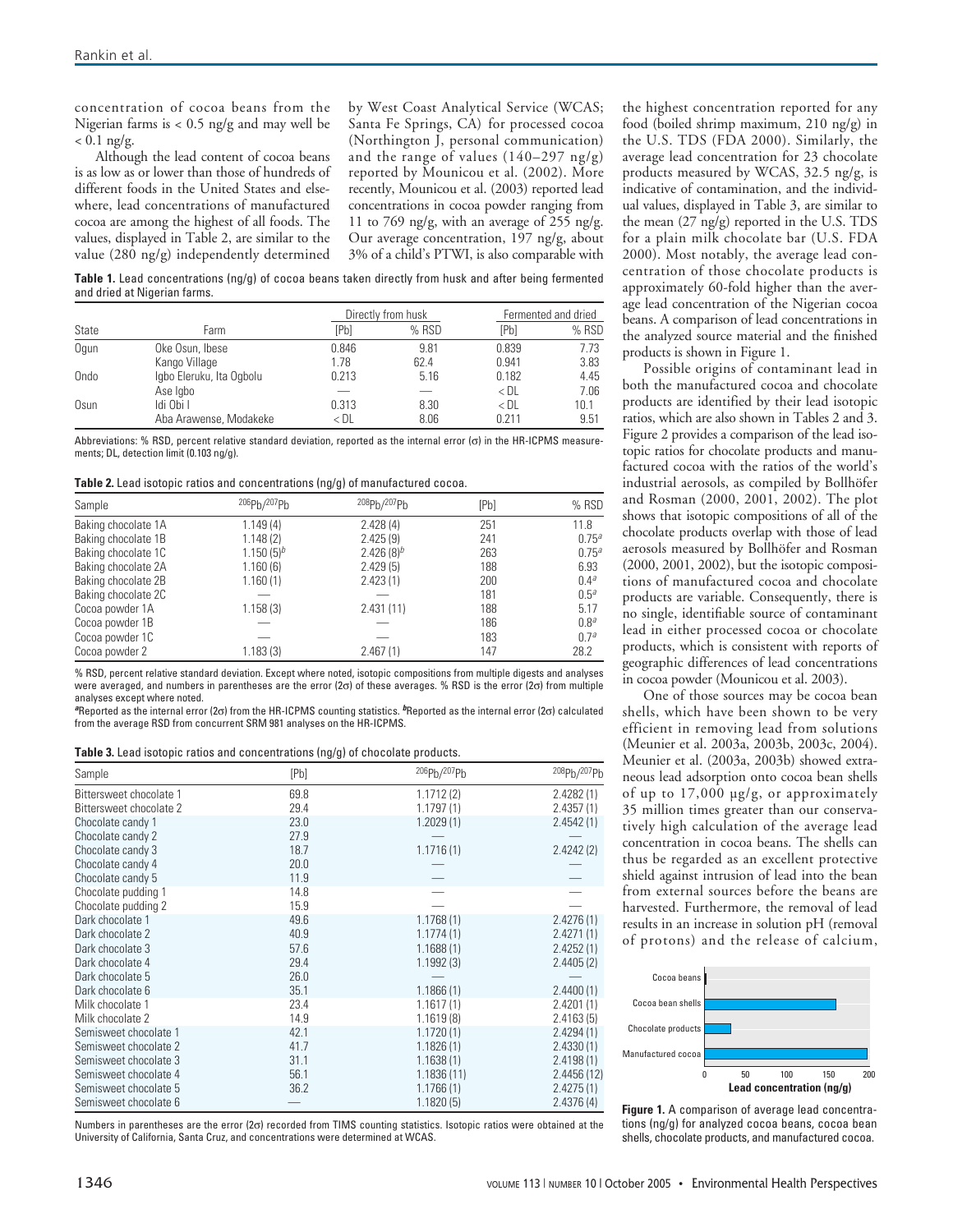magnesium, potassium, and sodium from the cocoa shells (Meunier et al. 2003c). The modification of ion balance may result in the transfer of lead from the bean to the shell, a decontamination process. Because of their capacity to scavenge lead, the shells may



**Figure 2.** Isotopic compositions of analyzed chocolate products and manufactured cocoa compared with those in global aerosols measured by Bollhöfer and Rosman (2000, 2001, 2002).

become a source of contamination after the beans are harvested.

That potential is indicated by the high lead concentrations of cocoa bean shells listed in Table 4. The average of our measurements of lead in cocoa bean shells (160 ng/g) is approximately 320-fold greater than the average values of lead measured in Nigerian cocoa beans (Figure 1). The disparity between lead levels in the cocoa beans and shells is consistent with the literature on lead contamination in foods, which have shown that contamination is greatest on plant surfaces that are subject to the direct deposition of industrial lead aerosols. For example, two decades ago it was determined that lead concentrations of spinach in the United States were elevated 30-fold from a baseline value of 0.0015 µg/g to 0.045 µg/g by atmospheric depositions of industrial lead, whereas the lead concentrations of peanuts were only elevated 2-fold from a baseline value of 0.005 µg/g to 0.010 µg/g from atmospheric contamination (Flegal et al. 1990). This potential source of

**Table 4.** Lead concentrations (ng/g) and isotopic compositions of cocoa bean shells from Nigerian farms.

| State | Farm                     | Sample  | 206Ph/207Ph     | 208ph/207ph     | [Pb] | % RSD |
|-------|--------------------------|---------|-----------------|-----------------|------|-------|
| Ogun  | Oke Osun, Ibese          | Shell 1 | 1.155(5)        | 2.434(9)        | 61   | 1.92  |
|       |                          | Shell 2 | 1.156(5)        | 2.412(8)        | 72   | 0.28  |
|       | Kango Village            | Shell 1 | 1.158(5)        | 2.439(9)        | 74   | 0.75  |
|       |                          | Shell 2 | 1.156(5)        | 2.438(9)        | 82   | 0.24  |
| Ondo  | lgbo Eleruku, Ita Ogbolu | Shell 1 | $1.1566(1)^{a}$ | $2.4336(2)^{a}$ | 417  | 0.46  |
|       |                          | Shell 2 | 1.153(5)        | 2.425(9)        | 409  | 0.22  |
|       | Ase Igbo                 | Shell 1 | 1.158(5)        | 2.436(9)        | 73   | 0.46  |
|       |                          | Shell 2 | 1.158(5)        | 2.431(9)        | 144  | 0.29  |
| Osun  | Idi Obi I                | Shell 1 | 1.156(5)        | 2.428(9)        | 185  | 0.22  |
|       |                          | Shell 2 | 1.155(5)        | 2.432(9)        | 132  | 0.26  |
|       | Aba Arawense, Modakeke   | Shell 1 | 1.155(5)        | 2.434(9)        | 120  | 0.24  |
|       |                          | Shell 2 | 1.156(5)        | 2.429(9)        | 157  | 0.18  |

% RSD, percent relative standard deviation. Except where noted, numbers in parentheses are the internal error  $(2\sigma)$  calculated from the average relative deviation from concurrent analyses of SRM 981 on the HR-ICPMS. The percent relative deviation is reported as the internal error (σ) from the HR-ICPMS counting statistics. **<sup>a</sup>**Isotopic compositions and the error (2σ) are from TIMS analysis.

Table 5. Lead concentrations (µg/g) of soil profile composites from Nigerian farms.

|               |                          | $0 - 10$ cm |       |      | $0 - 20$ cm |      | $35 - 50$ cm |      | $80 - 100$ cm |  |
|---------------|--------------------------|-------------|-------|------|-------------|------|--------------|------|---------------|--|
| State<br>Farm |                          | [Pb         | % RSD | [Pb] | % RSD       | [Pb] | % RSD        | [Pb] | % RSD         |  |
| Oqun          | Oke Osun, Ibese          | 3.54        | 2.4   | 3.00 | 0.7         | 2.94 | 0.6          | 3.46 | 0.7           |  |
|               | Kango Village            | 17.0        | 0.5   | 21.5 | 0.4         | 40.6 | 0.5          | 29.8 | 0.4           |  |
| Ondo          | Igbo Eleruku, Ita Ogbolu | 11.2        | 2.2   | 12.1 | 1.2         | 12.6 | 0.4          |      |               |  |
|               | Ase Igbo                 | 30.8        | 0.6   | 17.4 | 0.7         | 25.5 | 0.7          | 17.7 | 0.4           |  |
| Osun          | Idi Obi I                | 10.8        | 2.3   | 11.7 | 0.4         | 10.6 | 0.4          | 14.9 | 0.4           |  |
|               | Aba Arawense, Modakeke   | 7.55        | 1.3   | 6.86 | 2.4         | 6.25 | 0.5          | 8.21 | 0.4           |  |

% RSD, percent relative standard deviation reported as the internal error (σ) from HR-ICPMS counting statistics.

#### **Table 6.** Lead isotopic compositions of soil profile composites from Nigerian farms.

contamination is further evidenced by the absence of a measurable increase in lead concentration between the beans sampled directly after removal from the husk of the plant and those that had been fermented in banana and plantain leaves and sun-dried (Oke Osun Farm; directly from husk, 0.846 ng/g; fermented and dried, 0.839 ng/g).

The presence of contaminant lead in bean shells from the cocoa farms is substantiated by the concentrations we observed in the various soil profile composites of this study (Table 5). The average lead concentration was  $14.2 \text{ µg/g}$ , which is consistent with the survey of Chukwuma (1997), who reported the lowest lead value measured in Nigerian soils as 10 µg/g. The lead isotopic ratios of the soil profiles, listed in Table 6 and displayed in Figure 3, are variable, indicating that multiple sources (e.g., historically different sources of TEL, pesticides, fertilizers, machinery) are responsible for the contamination observed. Although the isotopic area encompassed by the soil profiles overlaps the lead isotopic



**Figure 3.** Isotopic compositions of cocoa bean shells compared with those of soil profile composites.



**Figure 4.** Isotopic compositions of cocoa bean shells compared with those of chocolate products and manufactured cocoa.

|       |               | $0 - 10$ cm           |                                      | $0 - 20$ cm             |                | $35 - 50$ cm            |                | $80 - 100$ cm           |                  |
|-------|---------------|-----------------------|--------------------------------------|-------------------------|----------------|-------------------------|----------------|-------------------------|------------------|
| State | Farm          | 206Ph/207Ph           | 208 <sub>Ph</sub> /207 <sub>Ph</sub> | 206Ph/207Ph             | 208Pb/207Pb    | 206Pb/207Pb             | 208Pb/207Pb    | 206Ph/207Ph             | 208Pb/207Pb      |
| Oqun  | Oke Osun      | .168 (5) <sup>a</sup> | $2.469(9)^{a}$                       | 1.1226 (1) <sup>b</sup> | 2.6942 $(2)^b$ | 1.1953 (1) <sup>b</sup> | 2.4988 $(1)^b$ | 1.1959 (1) <sup>b</sup> | 2.4972 $(1)^b$   |
|       | Kango Village | $.130(5)^{a}$         | 2.760(10) <sup>a</sup>               |                         |                | 1.1237 (1) <sup>b</sup> | $2.7179(2)^b$  | $1.1259(1)^{b}$         | 2.6860 $(1)^b$   |
| Ondo  | Igbo Eleruku  | $.138(5)^{a}$         | $2.493(9)^{a}$                       | $1.141(5)^{a}$          | $2.492(9)^{a}$ |                         |                |                         |                  |
|       | Ase Igbo      | $.2558(1)^b$          | $2.6417(2)^b$                        | 1.161 (5) <sup>a</sup>  | 2.428 $(9)^a$  | 1.2561 (1) <sup>b</sup> | $2.6269(2)^b$  | $1.2493(1)^b$           | 2.6248 $(4)^{b}$ |
| Osun  | Idi Obi I     | $1922(1)^b$           | $2.4911(6)^{b}$                      |                         |                | 1.1983 (1) <sup>b</sup> | $2.3329(1)^b$  | 1.1671 (1) <sup>b</sup> | 2.4527 $(1)^b$   |
|       | Aba Arawense  | $.203(5)^{a}$         | $2.479(9)^{a}$                       | .200(5) <sup>a</sup>    | 2.482 $(9)^a$  |                         |                |                         |                  |

**a**Numbers in parentheses are the internal error (2σ) calculated from the average relative standard deviation from concurrent SRM 981 analyses on the HR-ICPMS. **<sup>b</sup>**Numbers in parentheses are the internal error ( $2\sigma$ ) from the TIMS counting statistics.